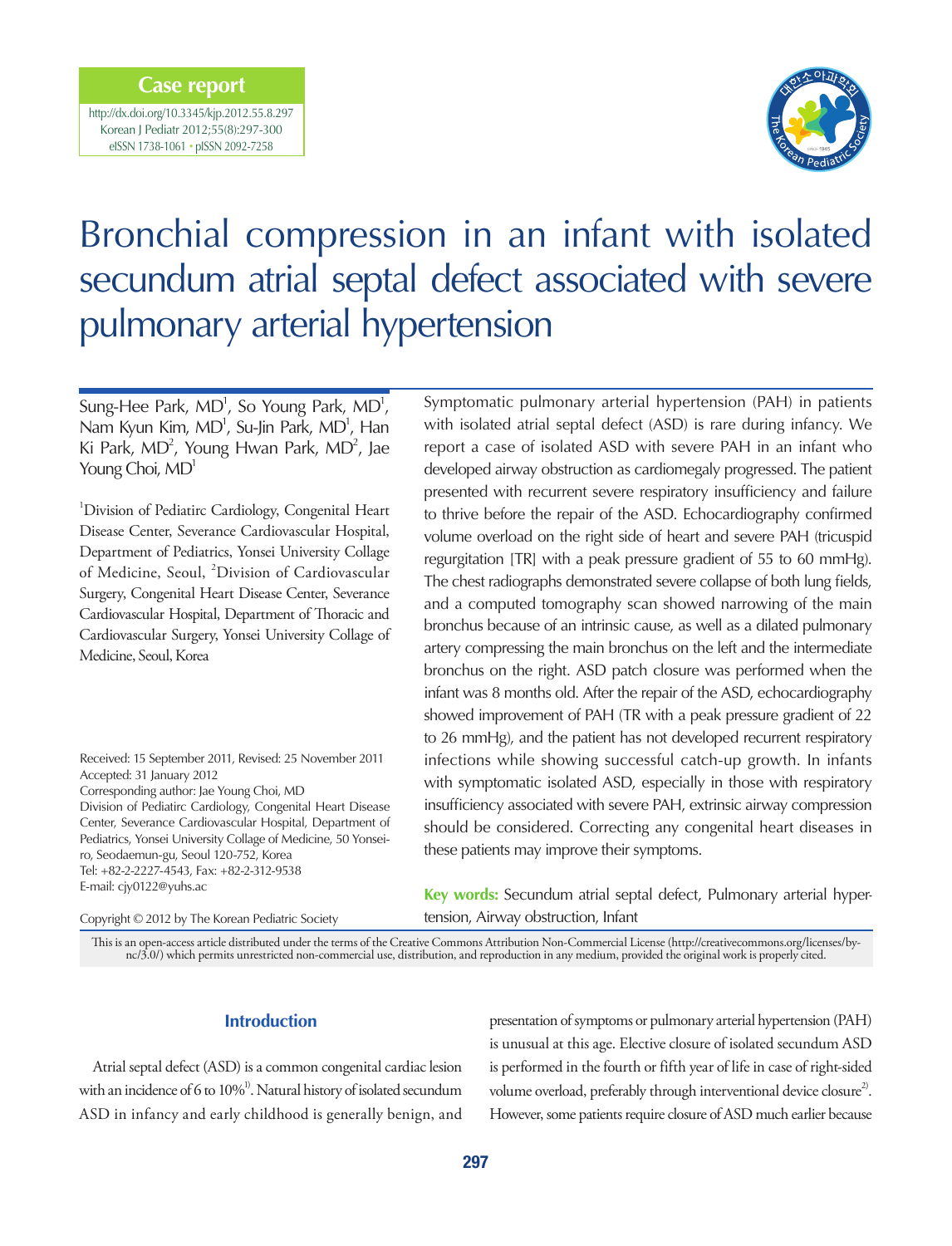of severe problems, such as failure to thrive, recurrent respiratory infections, or respiratory insufficiency. Sometimes left-to-right shunt can cause airway compression due to a dilated pulmonary artery. We experienced an infantile case in which a patient with an isolated secundum ASD had persistent PAH and collapse of both lungs due to extrinsic compression of both main bronchi by a dilated pulmonary artery and intra-pulmonary bronchial obstruction.

### **Case report**

A 1-month-old corrected age, male infant weighing 3.4 kg was transferred to our institute because of respiratory insufficiency. He



Fig. 1. Chest radiograph at the corrected age of 1 month during the second admission. The patient was intubated, and severe collapse of both lung fields was observed. The diaphragm was flattened, and hyperinflation of both lungs was also observed.

was prematurely born by Caesarean section with a birth weight of 1,070 g at  $32<sup>+1</sup>$  weeks of gestation, and was small for gestational age. The patient was admitted for 50 days including neonatal period and treated with O2 for the first 4 days after birth due to pneumonia. There was no evidence of hyaline membrane disease or bronchopulmonary dysplasia on chest radiographs and computed tomography (CT) also. On the physical examination, bronchial breathing sounds were increased with rhonci. Regular heart beats were heard with grade 2 systolic murmur on left upper sternal border. He was diagnosed as secundum ASD in the neonatal period. Echocardiography confirmed secundum ASD (diameter 7×12 mm), right-sided volume overload, tricuspid regurgitation (TR) with a peak pressure gradient of 55 to 60 mmHg, dilated main pulmonary artery (diameter 19 mm) and both pulmonary artery (diameter 11 to 12 mm). When the systolic pulmonary artery pressure was estimated from the peak flow velocity in the TR jet by using the modified Bernoulli equation, his pulmonary artery pressure was 58 to 65 mmHg.

At first admission, he was intubated and ventilator care was needed because of progressive respiratory distress. The chest radiographs demonstrated severe collapse of both lung fields at the time (Fig. 1). CT was performed to rule-out other diseases associated with PAH at the corrected age of 1 month. A CT scan showed a collapse in the dependent portion of the right lung and a total collapse in the lower lobe of the left lung. Narrowing of main bronchus and right intermediate bronchus were evident and an intrinsic cause like bronchomalacia was suspected (Fig. 2). Viral culture studies (respiratory syncytial virus, adenovirus, influenza A virus) were done; results were all negative. After conservative management, he was weaned off the ventilator within 2 weeks. The infant was prescribed with heart failure medications (digoxin 10 mcg/kg/day divided by 2,



Fig. 2. Computed tomography at the corrected age of 1 month. (A) Collapse in the dependent portion of the right lung and a total collapse in the lower lobe of the left lung are apparent. (B) Coronal image shows narrowing of the main bronchus on the left and the intermediate bronchus on the right. Narrowing of the bronchus was suspected to be because of an intrinsic cause such as bronchomalacia.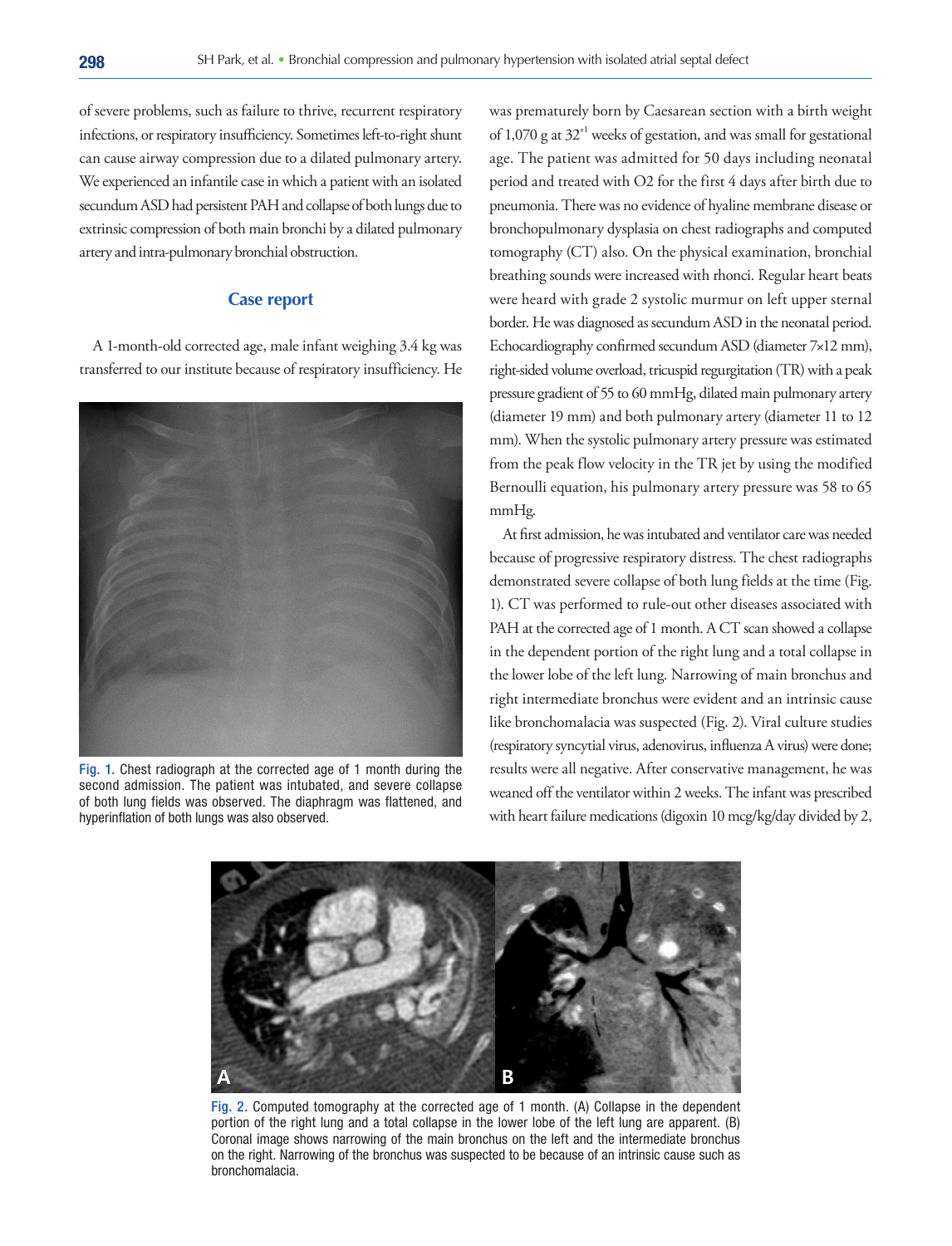

Fig. 3. Preoperative computed tomography at the corrected age of 8 months. Axial image showed dilated pulmonary artery compressing the main bronchus on the left (A, arrow) and the intermediate bronchus on the right (B, arrow). (C) Coronal image shows narrowing of the main bronchus on the left and the intermediate bronchus on the right side.

furosemide 1mg/kg/day divided by 2, spironolactone 1 mg/kg/day divided by 2), and extensive physiotherapy of the lung was performed before he was discharged on the 42nd hospital day.

He was hospitalized 3 more times up until the corrected age of 4 months due to recurrent respiratory infection and respiratory distress. We expected catch-up growth and improvement of narrowed airway suspected due to bronchomalasia with patient growth. However, on the 4th hospital admission, he required mechanical ventilation for 40 days due to respiratory insufficiency. Follow-up echocardiograph showed sustained PAH with a TR pressure gradient of 60 mmHg. After he was weaned off mechanical ventilation, a follow-up CT scan was performed at the corrected age of 8 months, which revealed dilated pulmonary artery compressing the left main bronchus and right intermediate bronchus, but showed improvement of consolidation in both lungs and mild improvement of stenosis of the right main bronchus (Fig. 3). Up until the corrected age of 8 months the patient was underweight (5.6 kg) and less than the 3rd percentile of his age.

To correct these problems, ASD patch closure was performed at this stage. We recognized that he did not suffer from bronchomalacia because his respiratory distress improved after repair of ASD, and the intrinsic cause of airway compression suspected on initial CT scan was due to intra-pulmonary compression resulting from enlarged bronchial vessels and lymphatics. Postoperative echocardiogram showed improvement of TR with decreased peak pressure gradient (22 to 26 mmHg), immediately after the operation. Postoperative recovery was uneventful and he was extubated on the 3rd postoperative day. He was discharged from the hospital on the 22th postoperative day. The patient is doing well 29 months following surgery and is without any medication. Both lungs appear to be normally expanded, as demonstrated by chest X-ray taken 13 months after the operation (Fig. 4). Postoperative CT was not performed to confirm improvement of bronchial compression, because he did not suffer from any recurrent respiratory infections. At present (3 years



Fig. 4. Postoperative chest radiograph at the corrected age of 22 months. Both the lungs appear to be normally expanded.

and 2 months), he shows catch-up growth with 12 kg of body weight, which is between 3rd and 10th percentile of his age.

# **Discussion**

Our case reports a rare instance where an infant with isolated ASD presented with severe PAH, and showed symptoms of airway compression. Lammers et al.<sup>3)</sup> reported that most patients with symptomatic secundum ASD requiring early surgery in the first year of life had ASD as part of syndromatic diseases or malformation complexes, or with trisomy 21 which may be the cause of PAH. In another report, pulmonary vascular obstructive disease was considered to be the primary abnormality in these symptomatic infant with  $ASD<sup>4</sup>$ . Andrews et al.<sup>5)</sup> pointed out the need to search carefully for other underlying cardiac or pulmonary abnormalities and recommended closure of the ASD, if other causes for PAH are excluded.

Tracheo-bronchial compression is known to be a cause of